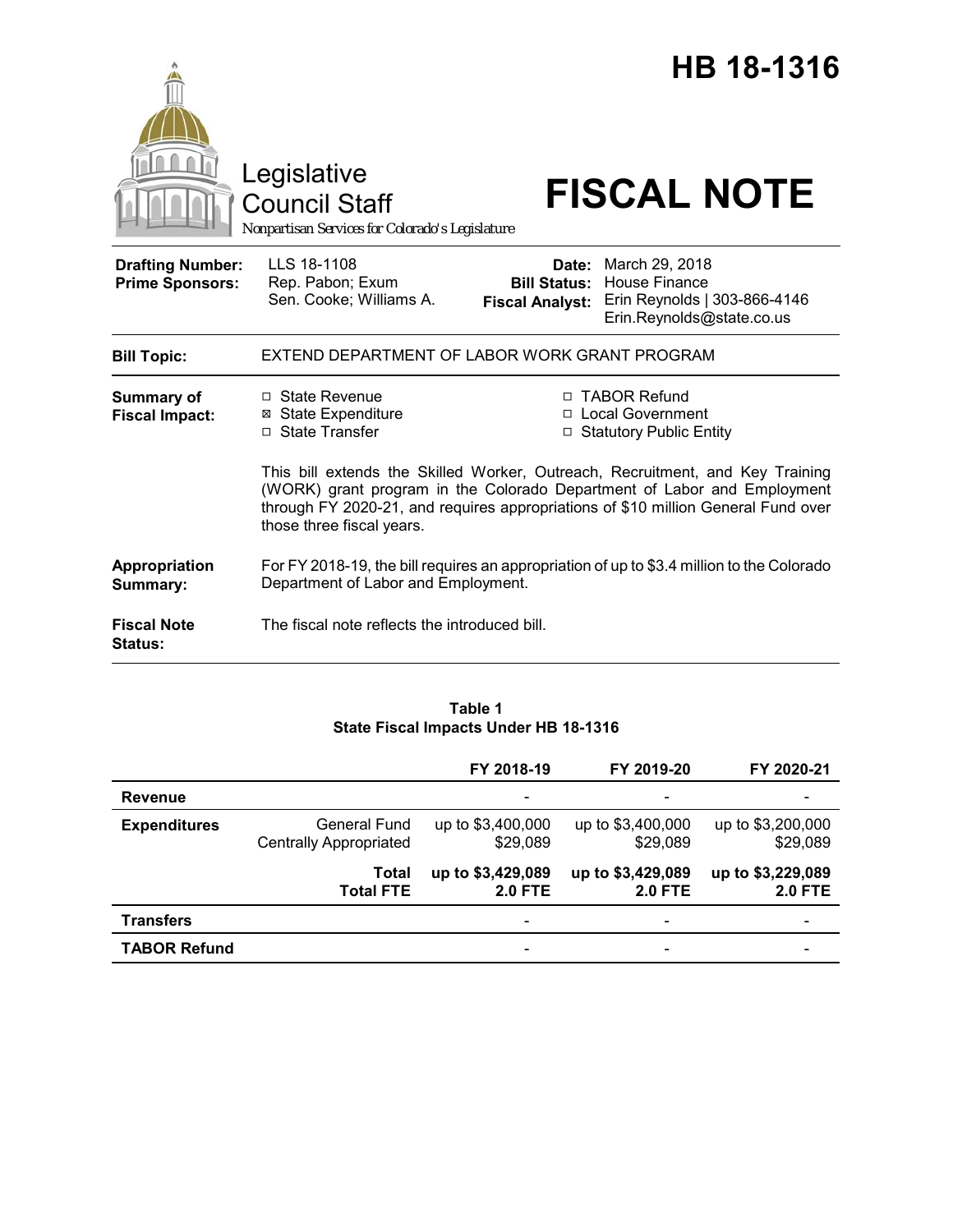March 29, 2018

## **Summary of Legislation**

This bill extends the Skilled Worker Outreach, Recruitment, and Key Training Grant Program (WORK program) in the Colorado Department of Labor and Employment (CDLE) from January 1, 2018, through January 1, 2021. It requires the General Assembly to appropriate a total of \$10 million to the WORK program during that time. The program must not expend more than \$3.4 million in any given fiscal year.

The bill specifies that the WORK program is to accept grant applications by January 1 of each year, award grants by April 1 of each year, and give grant money to recipients within 45 days after they are awarded. Of the available grant money, two-thirds must be granted to eligible applicants that were awarded matching grants in a prior fiscal year, and one-third to eligible applicants that have not previously received a matching grant.

#### **Background**

House Bill 15-1276 created the WORK program. The program was appropriated \$10 million over three fiscal years, FY 2015-16 to FY 2017-18, for grants to organizations that offer workplace training skills. House Bill 17-1357 extended the time period that the WORK program could accept grant applications through January 1, 2018, with a requirement that grants be awarded by April 1, 2018. To date, the program has awarded \$9.5 million in grants to 22 grantees.

#### **State Expenditures**

The bill will increase state General Fund expenditures in CDLE by up to \$10 million over the next three fiscal years, plus centrally appropriated costs. Expenditures are displayed in Table 2 and discussed below.

|                                                    | FY 2018-19     | FY 2019-20     | FY 2020-21     |
|----------------------------------------------------|----------------|----------------|----------------|
| <b>Department of Labor and Employment</b>          |                |                |                |
| <b>Personal Services</b>                           | \$154,209      | \$154.209      | \$154,209      |
| <b>Operating Expenses and Capital Outlay Costs</b> | \$1,900        | \$1,900        | \$1,900        |
| Grants                                             | \$3,243,891    | \$3,243,891    | \$3,243,891    |
| Centrally Appropriated Costs*                      | \$29,089       | \$29,089       | \$29,089       |
| <b>Total Cost</b>                                  | \$3,429,089    | \$3,429,089    | \$3,429,089    |
| <b>Total FTE</b>                                   | <b>2.0 FTE</b> | <b>2.0 FTE</b> | <b>2.0 FTE</b> |

#### **Table 2 Expenditures Under HB 18-1316**

 *\* Centrally appropriated costs are not included in the bill's appropriation.*

**Colorado Department of Labor and Employment.** CDLE will continue awarding WORK grants with 2.0 FTE Grants Specialist staff through FY 2020-21.